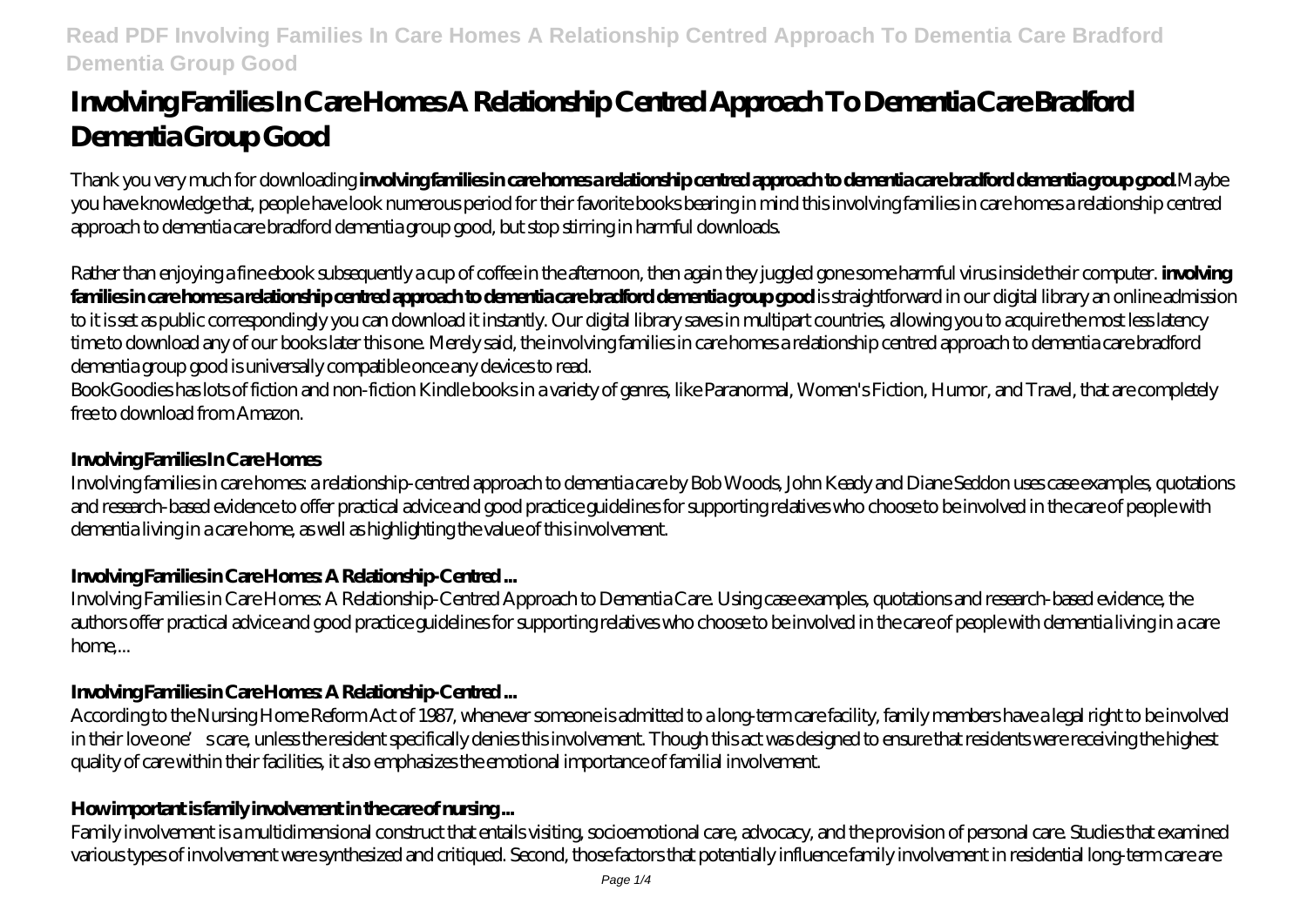reviewed.

# **Family Involvement in Residential Long-Term Care: A ...**

Involving family and friends in activities in care homes. Many activity organisers in care homes have discovered the benefits of involving carers in activities in the home, whether it is escorting residents on a trip out or helping to serve food and drinks at a special event. Involving families and friends may actually make your job easier and create more of a community spirit in your service.

#### **Involving the family and friends of people with dementia ...**

Delivering Great Care: Engaging Patients and Families as Partners. Sorrel King knows this too well. Her 18-month-old daughter Josie died at Johns Hopkins Children's Center in March 2001 from a combination of medical errors, all of which would most certainly have been avoided with better communication.

#### **Delivering Great Care: Engaging Patients and Families as ...**

Objective: The objective of this article was to provide a guide to health care providers on patient and family involvement in health care.. Methods: This article evaluated the latest published studies for patient and family involvement and reexamined the objectives, the requirements for achieving these objectives, and the evidence of how to involve patients and families.

#### **Patient and Family Involvement in Contemporary Health Care ...**

Broomfield Family Practice, founded in 1958, is a family practice clinic providing personal medical care to individuals and families of all ages. Our staff is comprised of Board Certified Family Medicine Practitioners and Certified Physician Assistants.

#### **Broomfield Family Practice | Providing personal medical ...**

BACKGROUND: Family members are critical partners in the plan of care for patients both in the hospital and at home. Involving the members of the family in acute care can help the nursing staff in emergency.

#### **Involvement of the family members in caring of patients an ...**

Families often wrestle with the decision to move a person with dementia into a care home. The decision can be highly charged and emotional, involving feelings of loss, sadness and guilt. Moreover, developing a good relationship between the family and the care home is not an easy matter.

#### **Involving Families in Care Homes : a Relationship-Centred ...**

Complaints About County Child Welfare Practice - A complaint about Colorado county child welfare practice or a 24-hour facility licensed by the Division of Child Welfare should be sent to CDHS.Fill out the form attached to the bottom of this page or contact Client Services. Each county has a Citizens Review Panel that provides a forum for grievances concerning the conduct of county department ...

#### **Contact Us | Department of Human Services**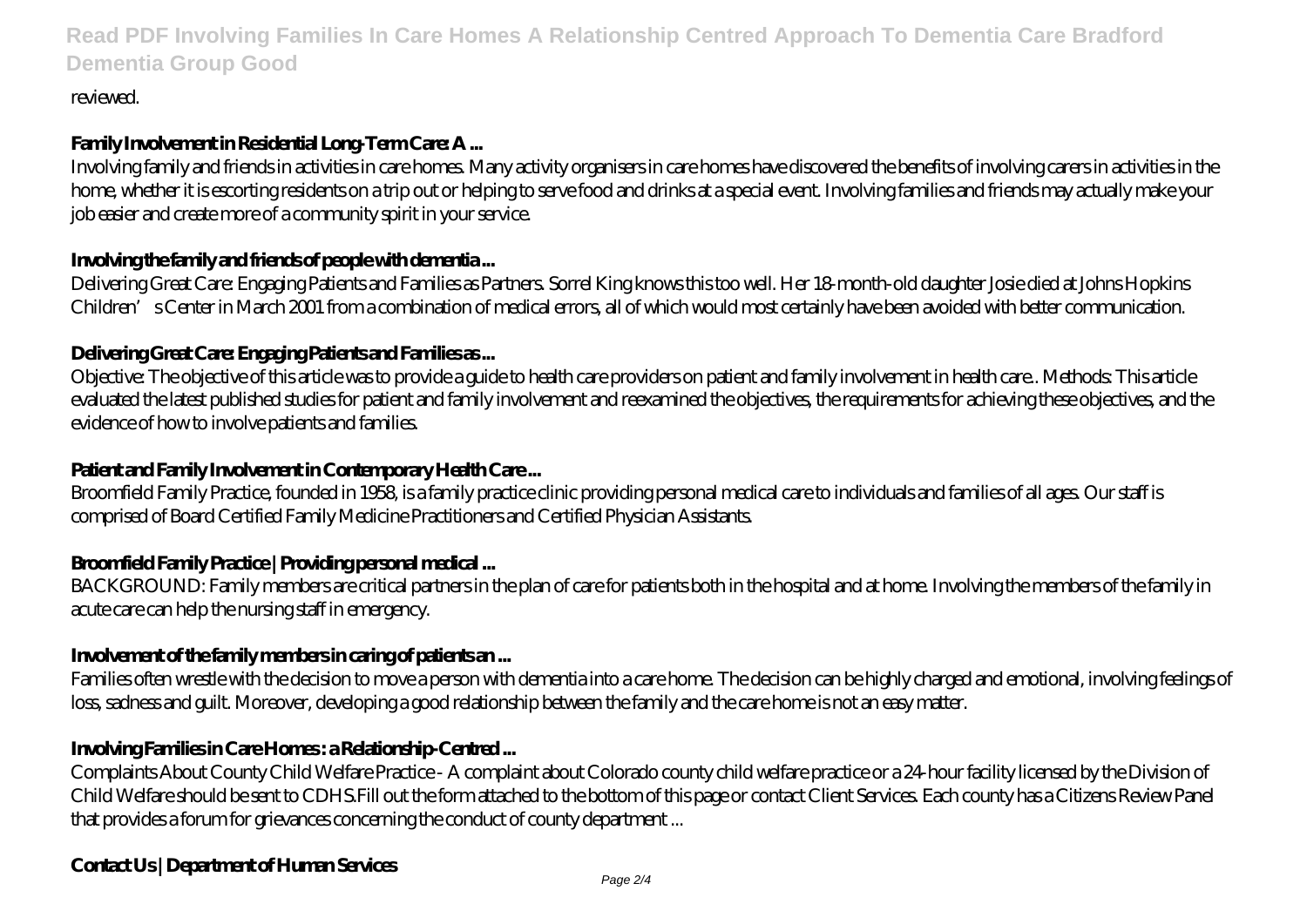DENVER (March 30, 2017) — Gov. John Hickenlooper signed into law today a bill that creates new licensing exemptions for home-based child care providers and expands child care options for families across Colorado. Senate Bill 17-110 increases the number of unrelated children a home-based caregiver can watch without obtaining a child care license from the Colorado Department of

# **Colorado expands legal child care options for families ...**

These Family Home Health Care reviews tell you the opinions of the patients receiving care from agencies that are Medicare-certified. Every participant took the same survey so it is a useful way to compare Family Home Health Care to other home care agencies.

# **Family Home Health Care in Denver, CO (Colorado) - Home ...**

Extended Family is Denver's top choice for Senior In Home Care Services. We are a family-owned, Colorado licensed Home Care Agency, and Certified Leader in Alzheimer's and Dementia Care. Learn more about us, meet our caregivers, and receive a complimentary assessment over the phone or in home.

# **Senior In-home Care Services - Extended Family Home Care ...**

The City and County of Broomfield's Forestry Department has set up eight collection sites throughout the City where Christmas trees can be dropped off and recycled. Read on... Apply for Boards and Commissions . The City and County of Broomfield is currently accepting applications for various Boards and **Commissions** 

# **City and County of Broomfield - Official Website ...**

In this accessible guide the authors outline ways in which care homes can help families to become partners in the caring process. Using case examples, quotations and research-based evidence, the authors offer advice and guidelines for supporting relatives who choose to be involved in the care of people with dementia living in a care home.

# **Involving Families in Care Homes : A Relationship-Centred ...**

Family Care Homes, Housing for Persons with Disabilities, and Zoning. Family care homes are facilities that provide health, counseling, or related services to a small number of persons in a family type of environment. While social services licensing is an important factor, state law has special zoning provisions for some family care homes" that is entirely independent of these licensing programs.

# **Family Care Homes, Housing for Persons with Disabilities ...**

For patients, care is a family affair. By Richard Cowling, PhD, APRN-BC, AHN-BC, FAAN, ANEF, vice president of academic affairs at Chamberlain College of Nursing. (Content courtesy of Chamberlain College of Nursing) The makeup of every family is different.

# **For patients, care is a family affair | Nurse.com Blog**

Parents and other close family members are children's first teachers. In e-clip #3, Director Jamie Klein discusses the importance of building strong, trusting relationships with families. When ...